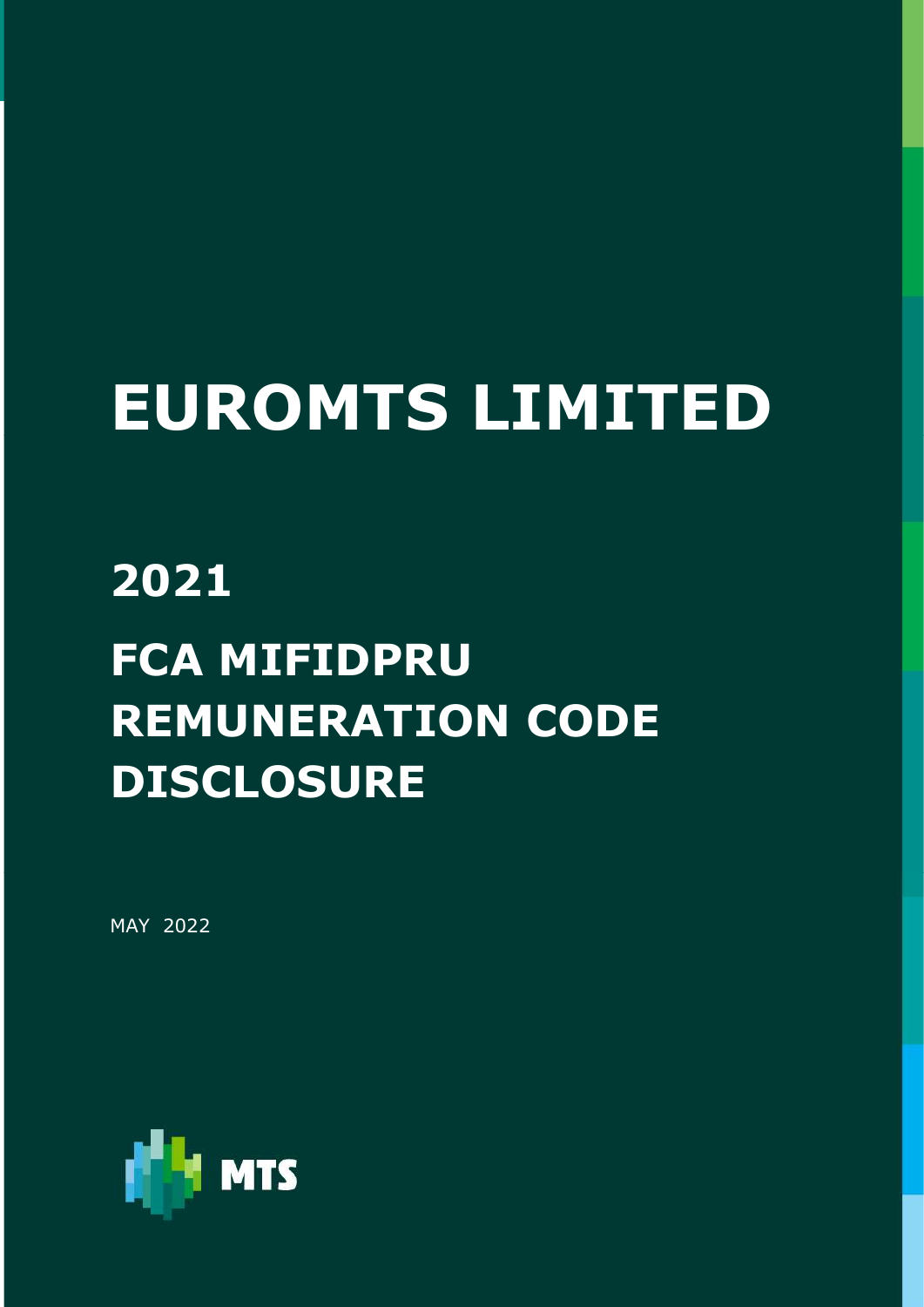### FCA MIFIDPRU Remuneration Code Disclosure for EuroMTS Limited – May 2022

The Financial Conduct Authority (FCA) MIFIDPRU Remuneration Code ('the Code') applies to EuroMTS Limited ('EuroMTS') which is a regulated Company of the Euronext Group ('the Group').

EuroMTS is an MIFIDPRU limited licence firm and as such, it is designated as "level three" under the FCA proportionality framework.

EuroMTS Limited runs a specific business as an investment firm, defined as small and non-interconnected (SNI), under the MIFIDPRU Remuneration Code, which requires only a 'basic remuneration requirements' application.

This disclosure covers remuneration paid in respect of the financial period from 1 January 2021 to 31 December 2021.

#### Decision-making process for the Remuneration Policy

In 2021 The EuroMTS Board of Directors met to consider issues relating to the remuneration policy and structures for all employees, and monitored corporate governance and best practice developments in the wider market.

The Remuneration Policy, approved by the Board of Directors, has been fully applied for 2021 including the verification of the Compliance function.

The Remuneration Policy is reviewed at least annually by the EuroMTS Board of Directors, and no individual is included in decisions relating to their own remuneration.

The link between pay and performance must attract and retain high calibre management and staff to ensure it is in a position to deliver its business plans and maximise returns for shareholders. The Remuneration Policy and incentive structure to pay for performance apply to all employees, rewarding them for the goals they achieved.

The EuroMTS Board of Directors takes into account multiple reference points when setting pay for EuroMTS employees within and outside of the Financial Services sector.

In fact the EuroMTS remuneration strategy is based on the principles of providing sustainable growth and development for both the Company and the employees, aligning remuneration arrangements with our strategic objectives, taking into account the long term effects of investment decisions, empowering employees by differentiating top performers, being economically sustainable over time, being gender-neutral, whilst

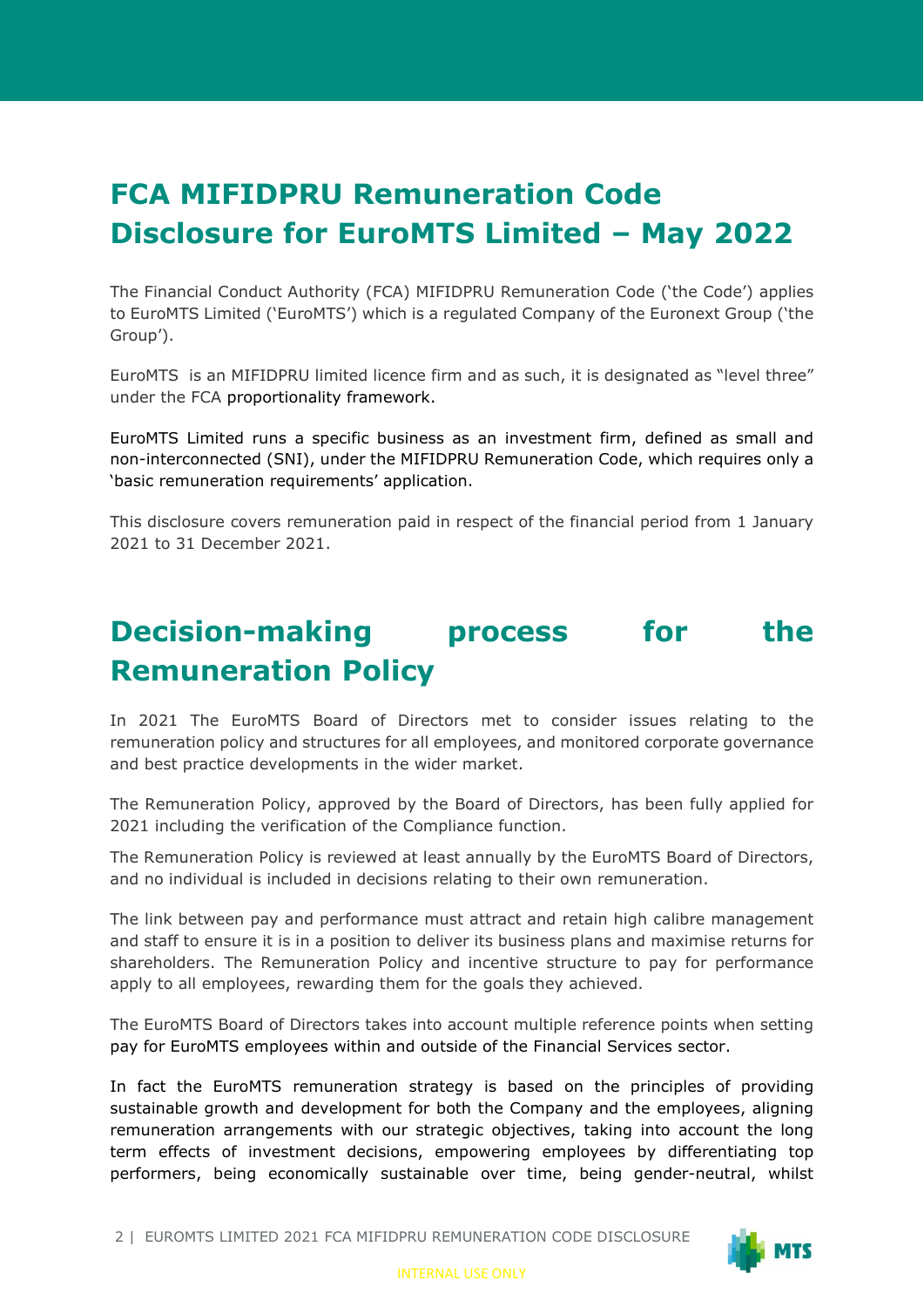achieving simplicity and transparency in the design and communication of remuneration arrangements.

The compensation arrangements include a mix of base salary, annual bonus and sharebased incentives, in addition to pension and benefits.

The malus provision applies to all the awards made under the Long Term Incentive.

This allows the Euronext Supervisory Board to adjust the value of the award to an LTI Participant downwards or upwards, for example if the grant, vesting or settlement of the Performance Shares would, in the opinion of the Supervisory Board, produce an unfair result due to extraordinary circumstances.

## Aggregated total compensation awarded for all EuroMTS staff in 2021 Financial period

The aggregate total compensation figures for the EuroMTS Employees regarding the financial period ended December 2021, here below mentioned, include :

- 1. Fixed Remuneration : Annual Fixed Salary component ('AFS')
- 2. Variabile Remuneration :
	- a. Bonus / Short Term Incentive in the form of cash reward (' $STI'$ ), paid in March 2022
	- b. Long Term Incentive in the form of equity ('LTI') granted in 2021
	- c. Pension provisions, employee share plan and fringe benefits.

The Annual Fixed Salary (AFS) reflects the Employees' professional experience and organisational responsibility, as set out in their terms of employment; it is permanent, predetermined, non-revocable and not dependent on performance. It is typically positioned at a competitive level against external benchmark in line with the overall job responsibilities of the individuals.

The Short Term Incentive (STI) is discretionary and is reassessed every year based on Company financial results, changes in the competitive landscape, personal retention objectives and individual performance and expected behaviours, in relation to predetermined objectives on a full year basis.

When granted, LTI awards will be made in the form of performance shares of Euronext N.V. ("Performance Shares") with a 3-year cliff vesting schedule. LTI awards are granted at Employer's discretion, are not part of any recurring remuneration and will be reassessed every year.

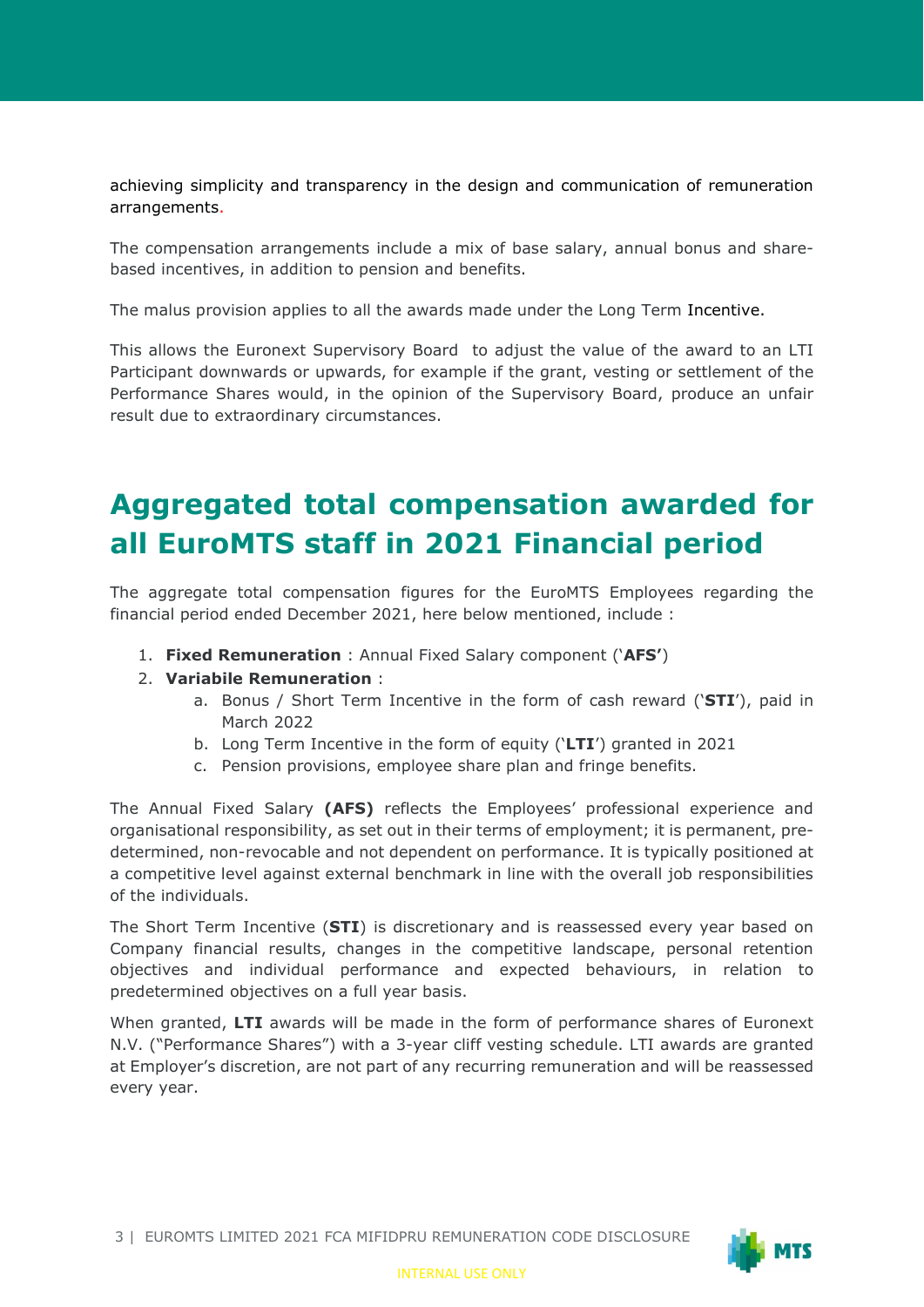A 10-shares Euronext Performance Shares plan was introduced in November 2021 to all the employees. It will follow the usual terms and conditions of the Euronext LTI plan (i.e. 3-years vesting period, EBIDTA above 0 at vesting, strict presence condition).

With regards to Pension provisions, employee share plan and fringe benefits, all the employees in scope benefit from the regular benefits package of EuroMTS Limited and are reviewed periodically to ensure they remain affordable and competitive.

| Nr. HC | <b>Fixed</b><br>31.12.2021 Remuneration | <b>Variable</b><br><b>Remuneration</b> | <b>Total Compensation</b> |
|--------|-----------------------------------------|----------------------------------------|---------------------------|
| 29     | £2.592/K                                | £2.014/K                               | £4.606/K                  |

#### EuroMTS aggregate Total Compensation in 2021 (£/k)

4 | EUROMTS LIMITED 2021 FCA MIFIDPRU REMUNERATION CODE DISCLOSURE

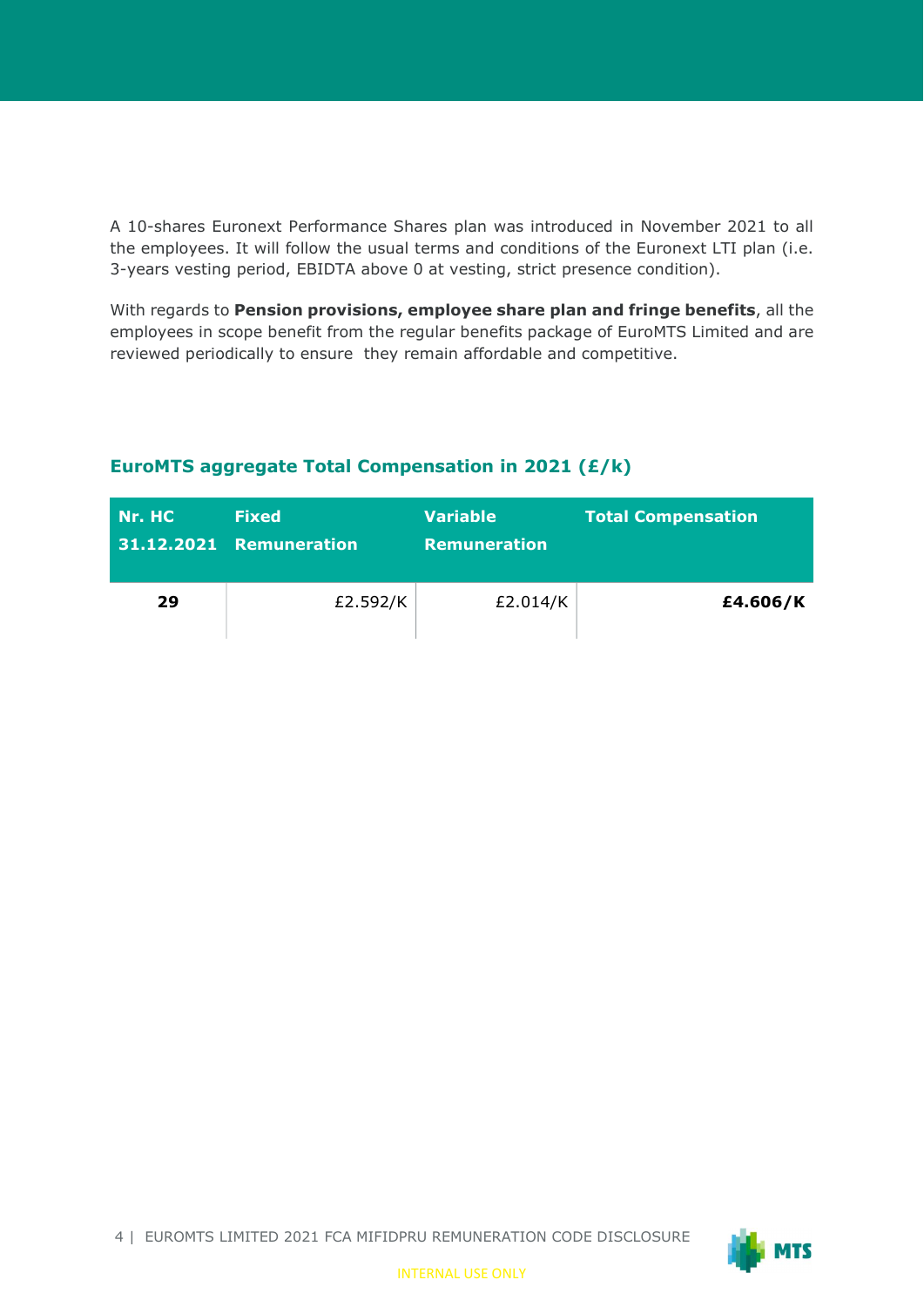#### Disclaimer

This publication is for information purposes only and is not a recommendation to engage in investment activities. This publication is provided "as is" without representation or warranty of any kind. Whilst all reasonable care has been taken to ensure the accuracy of the content, Euronext does not guarantee its accuracy or completeness. Euronext will not be held liable for any loss or damages of any nature ensuing from using, trusting or acting on information provided. No information set out or referred to in this publication shall form the basis of any contract. The creation of rights and obligations in respect of financial products that are traded on the exchanges operated by Euronext's subsidiaries shall depend solely on the applicable rules of the market operator. All proprietary rights and interest in or connected with this publication shall vest in Euronext. No part of it may be redistributed or reproduced in any form without the prior written permission of Euronext. Euronext disclaims any duty to update this information. Euronext refers to Euronext N.V. and its affiliates. Information regarding trademarks and intellectual property rights of Euronext is located at www.euronext.com/terms-use.

© 2020, Euronext N.V. - All rights reserved